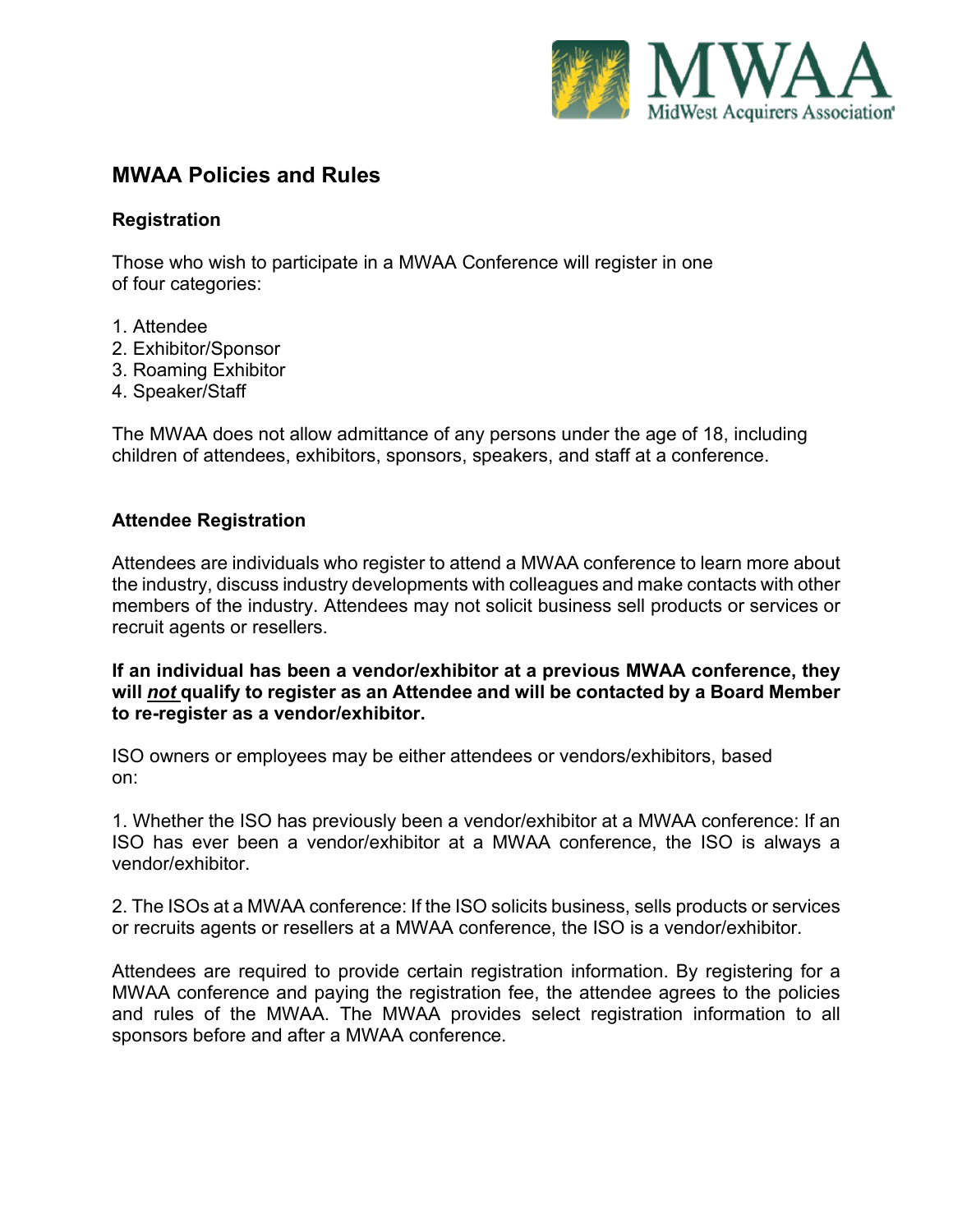

### **Vendor/Exhibitor Registration**

It is MWAA policy that every person or company who solicits business, sells products or services or who recruits agents or resellers is considered an exhibitor and must pay a vendor/exhibitor fee. Once a company has exhibited at a MWAA conference, that company is considered a vendor/exhibitor and must pay a vendor/exhibitor fee at all MWAA events.

**Soliciting** is defined as conducting any of the following activities anywhere on the conference hotel property or anywhere in the conference hotel lobby, hallways, meeting rooms or exhibit hall:

1. Distributing literature, brochures, corporate name/logo items, merchandise or electronic media that promote a company, an association, a group, or its products or services.

2. Wearing or carrying a button, badge or sign that promotes a company, an association or group or its products or services (logo apparel is normally permitted, but the MWAA reserves the right to determine acceptability).

3. Verbally prospecting for buyers of a company's products or services; making a sales pitch, presentation or proposal that promotes a company, its products, or services, whether verbally or through images.

**Recruiting** is defined as conducting any of the following activities anywhere on the conference hotel property or anywhere in the conference hotel lobby, hallways, meeting rooms or exhibit hall:

1. Distributing literature, brochures, corporate name/logo items, merchandise or electronic media that promote becoming an agent of or seeking employment with a company or membership in any group.

2. Wearing or carrying any button, badge or sign that promotes a company, an association or group or its products or services (logo apparel is normally permitted but the MWAA reserves the right to determine acceptability).

3. Verbally prospecting for agents, sales persons, sales managers, or any employees: making a sales pitch, presentation or proposal that promotes seeking an agent or reseller relationship or employment relationship with a company, an association, or a group.

The act of exchanging business cards with another individual at a MWAA conference is not, by itself, considered soliciting or recruiting.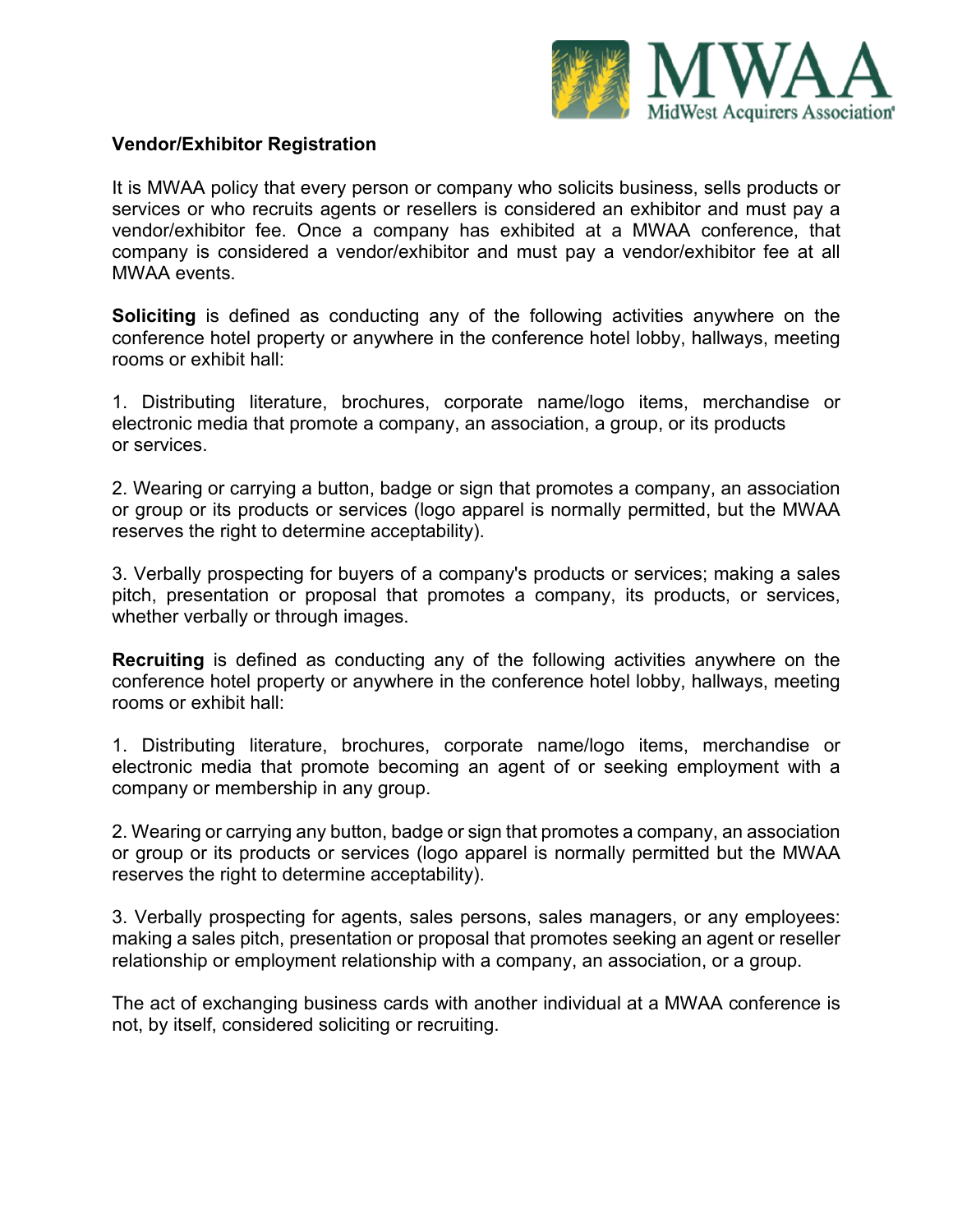

## **Exhibit Hall**

Exhibitors select their exhibit space or table online. Exhibitor registration is first come, first served. Exhibitors must pay the MWAA fees via credit or debit card online during the registration process. The MWAA will not invoice exhibitors for payment by check.

Through its online registration process, the MWAA allows vendors to see where other companies have registered their exhibits in the Exhibit Hall. The MWAA does not prohibit exhibitors from locating their exhibit next to a competitor nor does the MWAA prevent competitors from locating their exhibit next to an exhibitor.

For the MWAA rules for displays for table top exhibits please go to *SPONSORS > EXHIBITOR RULES > Specific Rules for 8 Foot Exhibitor Table Top Displays* **>** *General Rules for Exhibitors Their Displays* available on this web site.

### **General Sponsors in Exhibit Hall**

The MWAA encourages vendors to consider becoming a General Sponsor. General Sponsors receive their choice of 8-foot table exhibit space in choice exhibit hall locations. For a complete list of benefits offered to General Sponsors, please go to *SPONSORS* **>** *BECOME A SPONSOR* **>** *2022 Sponsorship Levels and opportunities* available on this web site.

General Sponsor registration is first come, first served. General Sponsors must pay the MWAA fees via credit or debit card online during the registration process. The MWAA will not invoice General Sponsors for payment by check.

For the MWAA rules for exhibit hall displays for General Sponsor exhibits, please go to *SPONSORS > EXHIBITOR RULES > Specific Rules for 8 Foot Exhibitor Table Top Displays > General Rules for Exhibitors Their Displays* available on this website.

#### **Premium Sponsors in Exhibit Hall (Harvest Moon, Golden Wheat and Platinum Sponsors)**

The MWAA encourages exhibitors to consider becoming a Premium Sponsor. Premium Sponsors receive their choice of 12'x12' exhibit space or 8' table exhibit space: Platinum Wheat Sponsors may have free-standing booth which may not exceed 12 feet tall; a Golden Wheat Sponsor 12'x12' exhibit space; a Harvest Moon Sponsor8'Lx30"H table; in choice exhibit hall locations. For a complete list of benefits offered to Premium Sponsors, please go to *SPONSORS* **>** *BECOME A SPONSOR > 2022 Sponsorship Levels and opportunities.* available on this web site.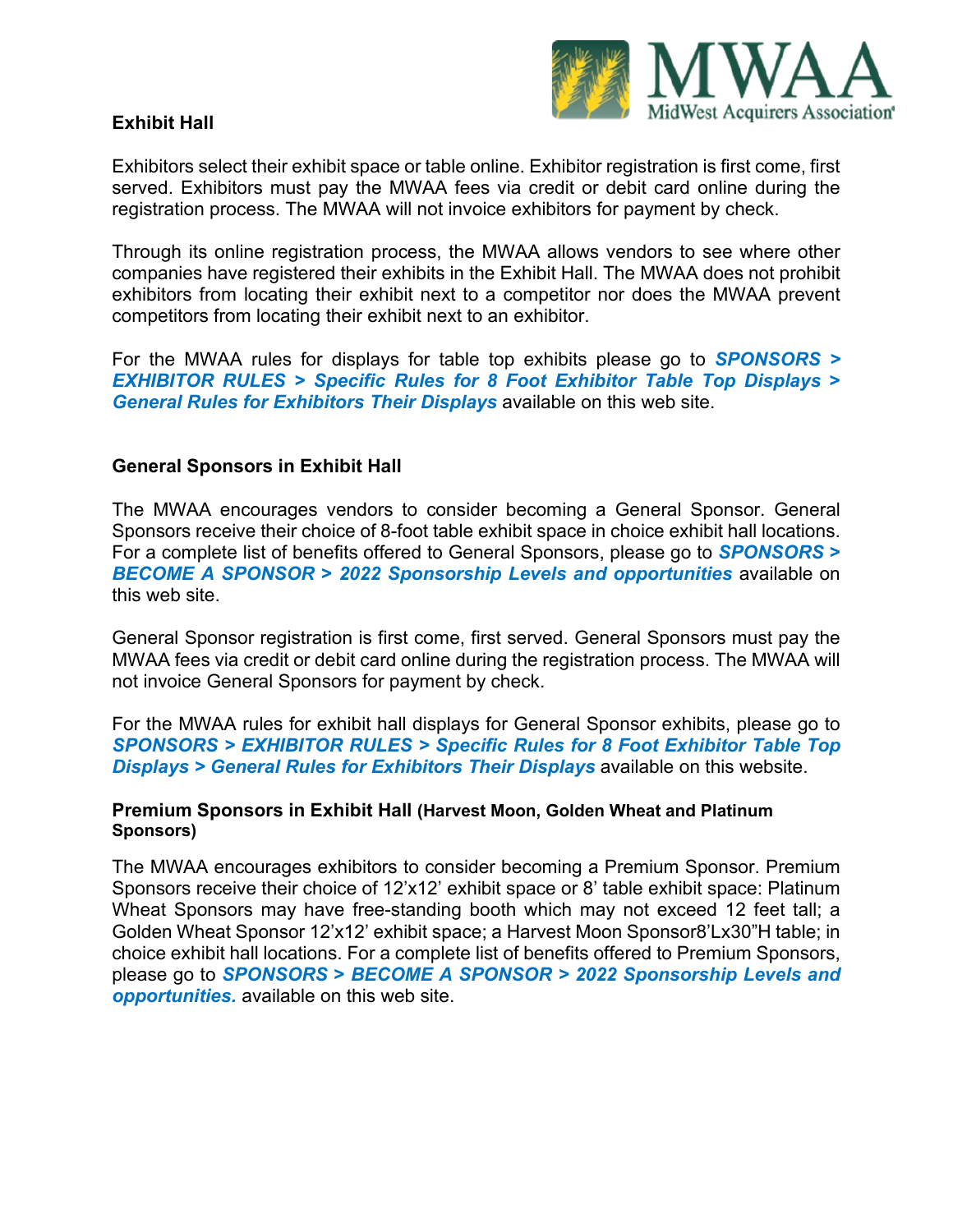

Premium Sponsor registration is first come, first served. The MWAA encourages Premium Sponsors to pay the MWAA fees via credit or debit card online during the registration processes. Registration is not complete until payment has been received. First preference is given to Premium Sponsors who pay online. However, the MWAA will invoice Premium Sponsors for payment by check by special request to the MWAA. Please send invoice requests to the MWAA Treasurer Mark Hayward at [mark.hayward@midwestacquirers.org.](mailto:mark.hayward@midwestacquirers.org) All payments by check must be received within ten days after the invoice is sent.

For the MWAA rules for exhibit hall displays for Premium Sponsor exhibits, please go to *SPONSORS > EXHIBITOR RULES > Premium Sponsor Display Rules and Requirements* available on this website.

Please note: Because the MWAA has only a few Premium Sponsor spaces available and the Premium Sponsorships require a long time to secure, the MWAA does not refund any sponsorship payments to Premium Sponsors.

### **Roaming Exhibitors**

Some vendors prefer not to have a display in the exhibit hall. Other vendors want to attend the show but there may be no more exhibit spaces or tables available. These vendors may attend the conference by registering as Roaming Exhibitors.

Roaming Exhibitors may solicit business, sell products or services or recruit agents or resellers in the conference hotel during the hours of the conference. Roaming Exhibitors may hand out sales literature, company brochures or presentations in the conference hotel during the hours of the conference. Roaming Exhibitors may hand out sales literature, company brochures or presentations in the aisles of the exhibit hall when the exhibit hall is open, provided they are not interfering with the activities of any exhibitors in front of their exhibit tables or in front of a Premium Sponsor's booth space.

# **Speaker/Staff**

Only pre-approved speakers or MWAA staff may register in this category.

### **Refunds**

The MWAA Board will provide refunds to any individual or company (not Premium Sponsors) that has registered for a MWAA conference, paid, and submitted a request for refund, provided the payment and the request for refund were both received prior to close of business at 5pm Central, Monday, May 31,2021. The MWAA does not refund sponsorship payments to Premium Sponsors, that is, Platinum Wheat, Golden Wheat